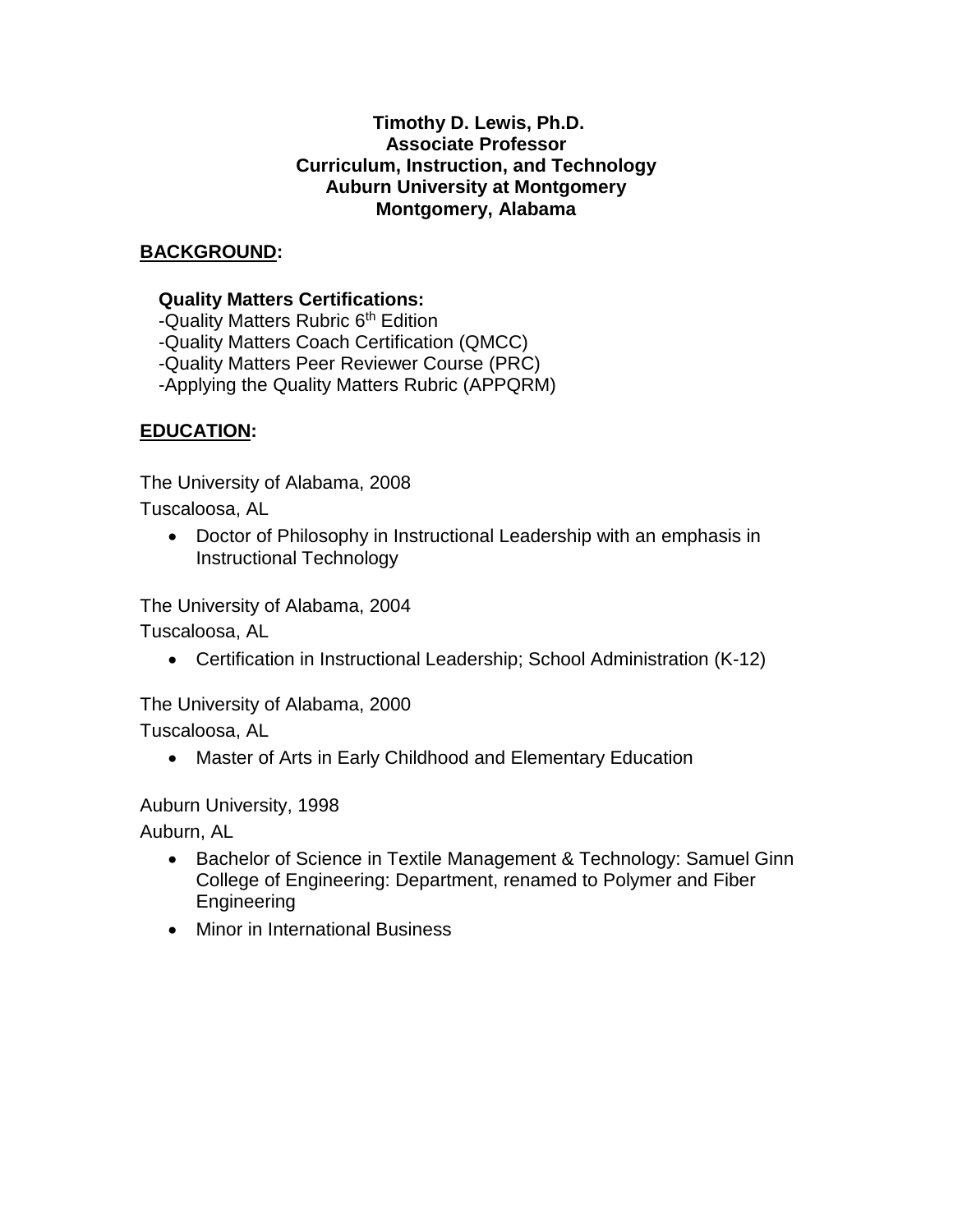### **EXPERIENCE:**

## **Auburn University at Montgomery, 2011 – present**

### **Montgomery, AL**

- *Associate Professor, Curriculum, Instruction, and Technology*
	- o Teaching undergraduate and graduate technology courses in the Instructional Technology and Instructional Leadership
	- o Instructional Technology Program Coordinator
	- o College of Education LiveText Coordinator
	- o College of Education Interim Assessment Coordinator

# **Courses Taught:**

- INST 7300. Digital & Interactive Media Design in Ed.
- INST 7000. Action Research in Instructional **Technology**
- INST 7500. Trends, Issues, & Ethics in Technology
- INST 6213. Computer-Based Instructional **Technologies**
- INST 6253. Coordinating Technology Use
- INST 6233. Curriculum Integration & Technology
- INST 6010. Innovations in E-Learning
- LEAD 6500. The role of the Instructional Leader in **Technology**
- INST 6914 . Practicum in Education (3).
- INST 7914 . Advanced Practicum in Education (3).
- INST 6902. Studies in Educational Foundations
- INST 6952: Seminar in Curriculum & Teaching
- UNIV 1000. Educational Planning and Success (3).

# **The University of Alabama, 2006 – 2011**

# **Tuscaloosa, AL**

- *Clinical Assistant Professor, Educational Leadership, Policy, & Technology Studies*
	- o Taught undergraduate and graduate technology courses in the Computers and Applied Technologies and Instructional Technology programs
	- o Instructional design consultant for The University of Alabama Superintendents' Academy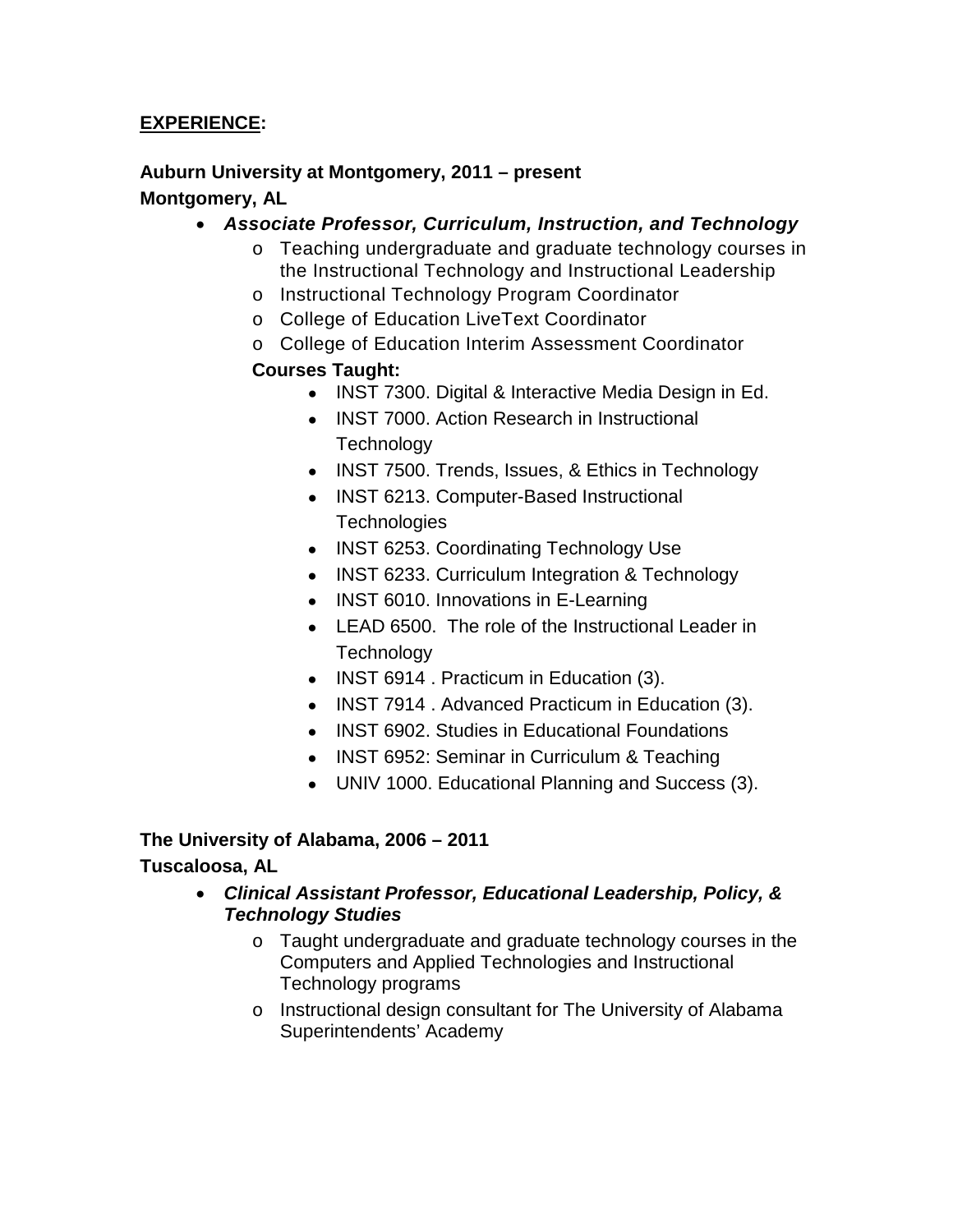# **International Teaching Experience:**

- o CAT 531, Computer-Based Instructional Technologies (The University of Alabama International Programs, 2011 in Mexico City, Mexico)
- o CAT 532, Current and Emerging Instructional Technology (The University of Alabama International Programs, 2011, Colegio Panamericano, Columbia)

# **Courses Taught and Developed:**

- AIL 604, Distance Technologies
- AIL 631, Administrative Technology
- CAT 534, Issues and Trends in Educational Technology
- CAT 250, Computer Education & Curriculum Development (Developed Online/hybrid)
- CAT 200, Computer Education Application (Developed Online/hybrid)
- CAT 100, Computer Applications & Technology (Developed Online/hybrid)

**The University of Alabama, 1999 – 2000**

### **Tuscaloosa, AL**

- *Graduate Research Assistant, College of Education*
	- o Assisted professors with research in Curriculum and Instruction

### **Auburn University, 1997 – 1998**

**Auburn, AL**

- *Undergraduate Research Assistant, Samuel Ginn College of Engineering*
	- o Tested the impact of chitosan-coated fabric on the removal of dyes from waste water
	- o Tested tensile strengths of fibers used for developing bulletproof vests
	- o Assisted staff with tests for private industries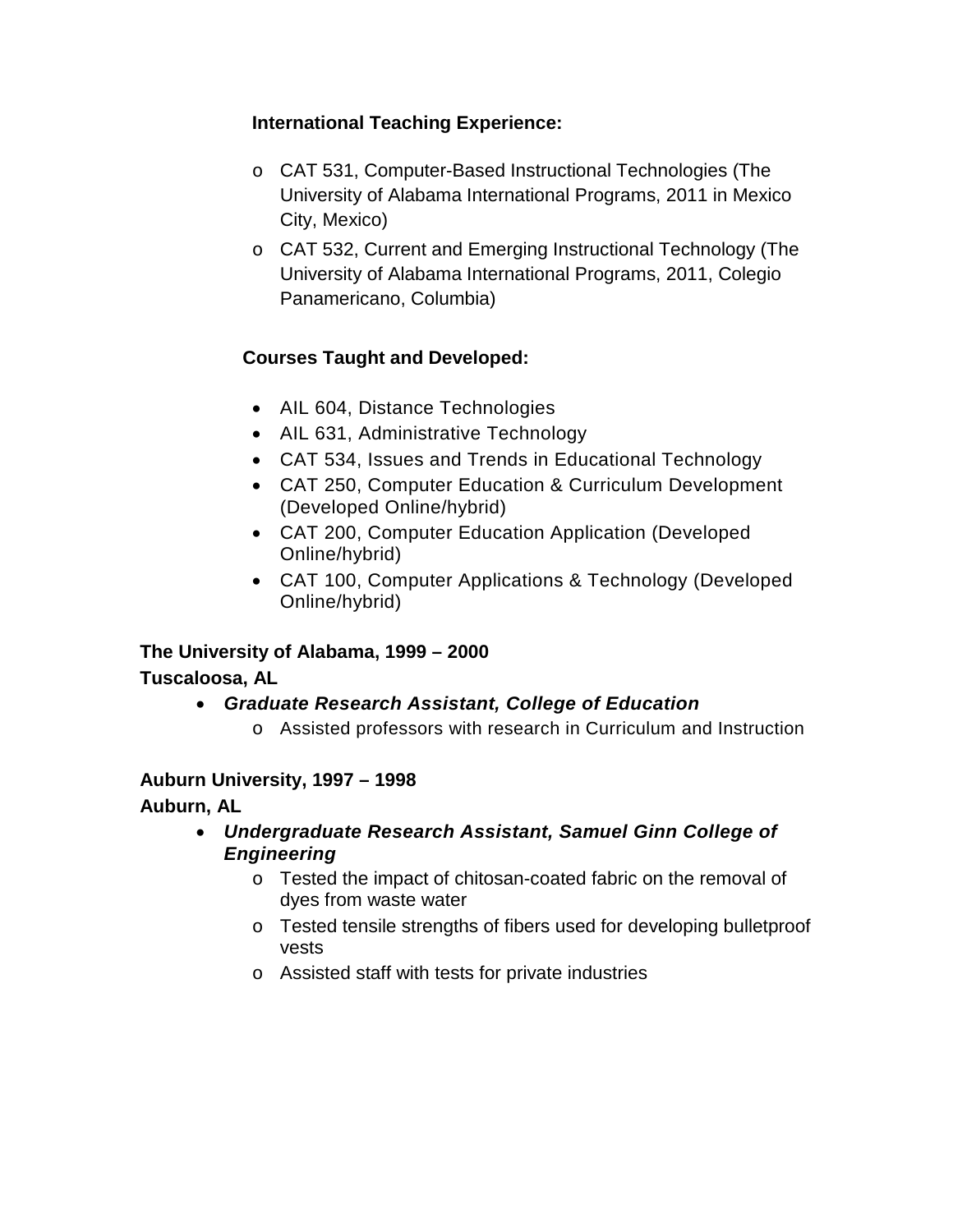#### **Other Professional Experiences**

#### **The University of Alabama, 2005 – 2006 Tuscaloosa, AL**

#### • *Graduate Teaching Assistant, College of Education*

- o Responsible for assisting Educational Administration faculty members with developing online course materials for E-learning
- o Responsible for teaching undergraduate technology courses in Computers and Applied Technologies

#### **Tuscaloosa City Schools, 2004 – 2005**

#### **Tuscaloosa, AL**

- *Alabama Reading Initiative Reading Coach, Oakdale Primary*
	- o Coached teachers by demonstrating strategies designed to improve students' phonemic awareness, reading fluency, and comprehension
	- o Led data-driven faculty development meetings focused on interpreting assessments and integrating researched based instructional strategies
	- o Coordinated DIBELS testing
	- o Served as co-chairperson on the school leadership team
- *Technology/Staff Development Chairperson, Oakdale Primary*
	- o Provided school staff training with STI and various other software and hardware applications
	- o Assisted with developing the school technology plan, maintained school newsletter, and helped troubleshoot hardware and software problems
	- o Served as school administrator whenever principal was not present

#### **Tuscaloosa City Schools, 2001 – 2005**

#### **Tuscaloosa, AL**

- *Pre-Kindergarten Teacher, Oakdale Primary*
	- o Responsible for planning, developing, and assessing instruction for students
	- o Led the SACS accreditation committee and developed a portfolio and presentation for the review committee
	- o Helped write the application for "CLAS" Banner School Recognition which was awarded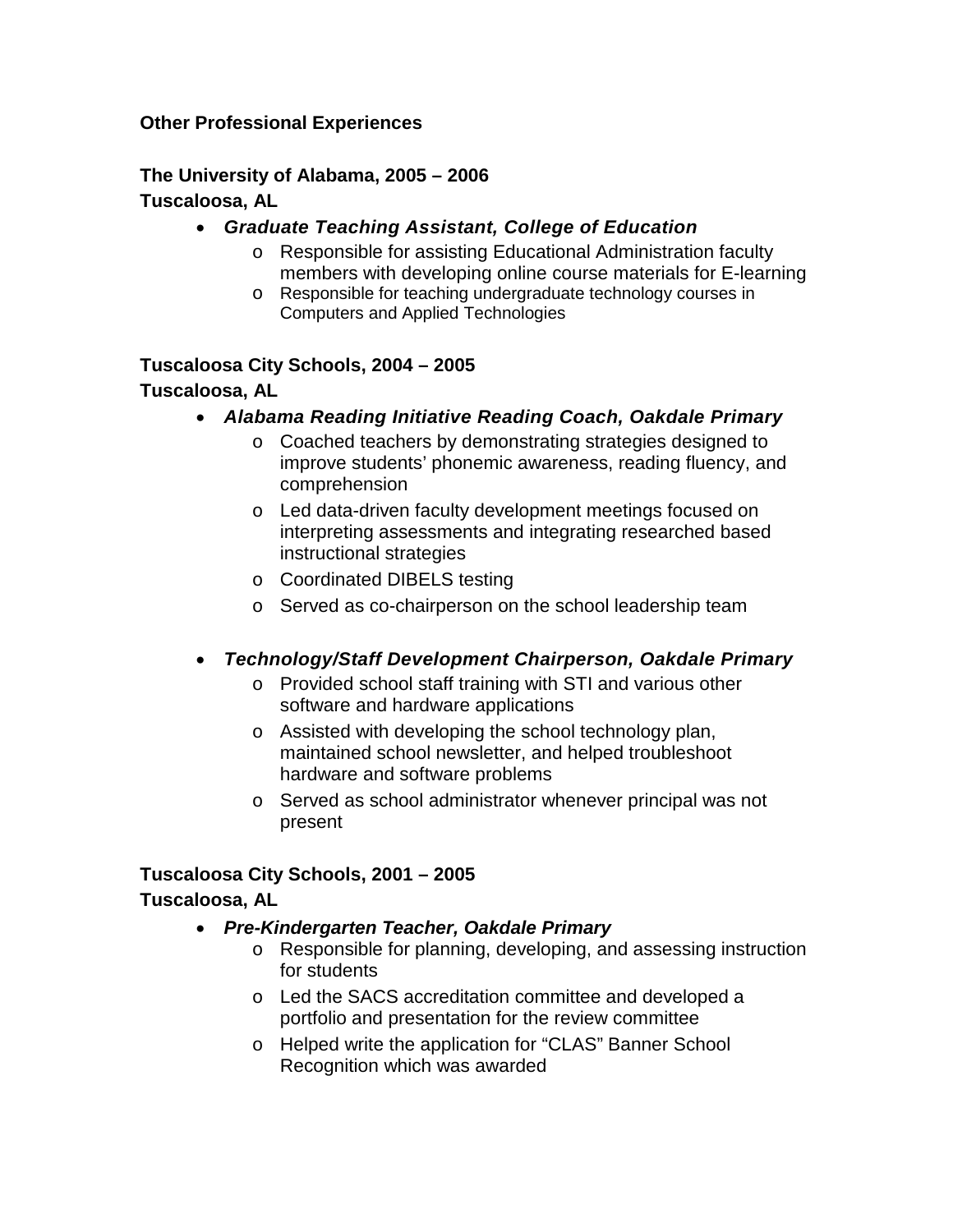- o Developed school safety plan and led the construction of Oakdale's school improvement and professional development plans
- o Assisted with developing school handbook

# **Columbus Mills Inc., Summer 1997 Eufaula, AL**

- *Industrial Management Internship*
	- o Worked with an industrial engineer to develop a production monitoring system.

### **Burlington Industries, Summer 1996**

# **Burlington, NC**

- *Pioneer Plant, Yarn Dye Department Supervisor, Management Internship*
	- o Responsible for supervising employees, quality control, and maintaining production goals

# **SCHOLARLY AND CREATIVE PRODUCTIVITY:**

- 1. National Accreditation Report Submission:
	- A. The College of Education Self-Study Report for 2019 CAEP Accreditation Review (chairperson, Standard 4 members, and Standard 5 chair).
	- B. Instructional Technology Program SPA Report (2018). [Submitted](http://caepnet.org/provider-search?state=AL&program=ISTE&tab=program#progresults)  [and received national recognition through the International Society](http://caepnet.org/provider-search?state=AL&program=ISTE&tab=program#progresults)  [for Technology in Education's](http://caepnet.org/provider-search?state=AL&program=ISTE&tab=program#progresults) (ISTE) SPA specialized review [process \(2018\).](http://caepnet.org/provider-search?state=AL&program=ISTE&tab=program#progresults)
- 2. Publications:
	- A. State Course of Study: 2018 Alabama Digital Literacy and Computer Science Course of Study Committee.
	- B. Refereed/Invited Publications
		- Book chapters: **Lewis, T**., Burks, B., Thompson, C., & Austin, A. (2017) Technology impact on k-12 education. In Diverse learning opportunities through technology-based curriculum design. IGI Global.
		- Journal articles:

**Lewis, T.,** Rice, M., & Burks, B. (2015). Classroom camera: Friend, foe, or tool for reflection? [Journal of Scholastic](http://www.csiresearch.com/JOSI-E-Spring2015.html)  [Inquiry: Education,](http://www.csiresearch.com/JOSI-E-Spring2015.html) 4(1), 26-45. (20 pages)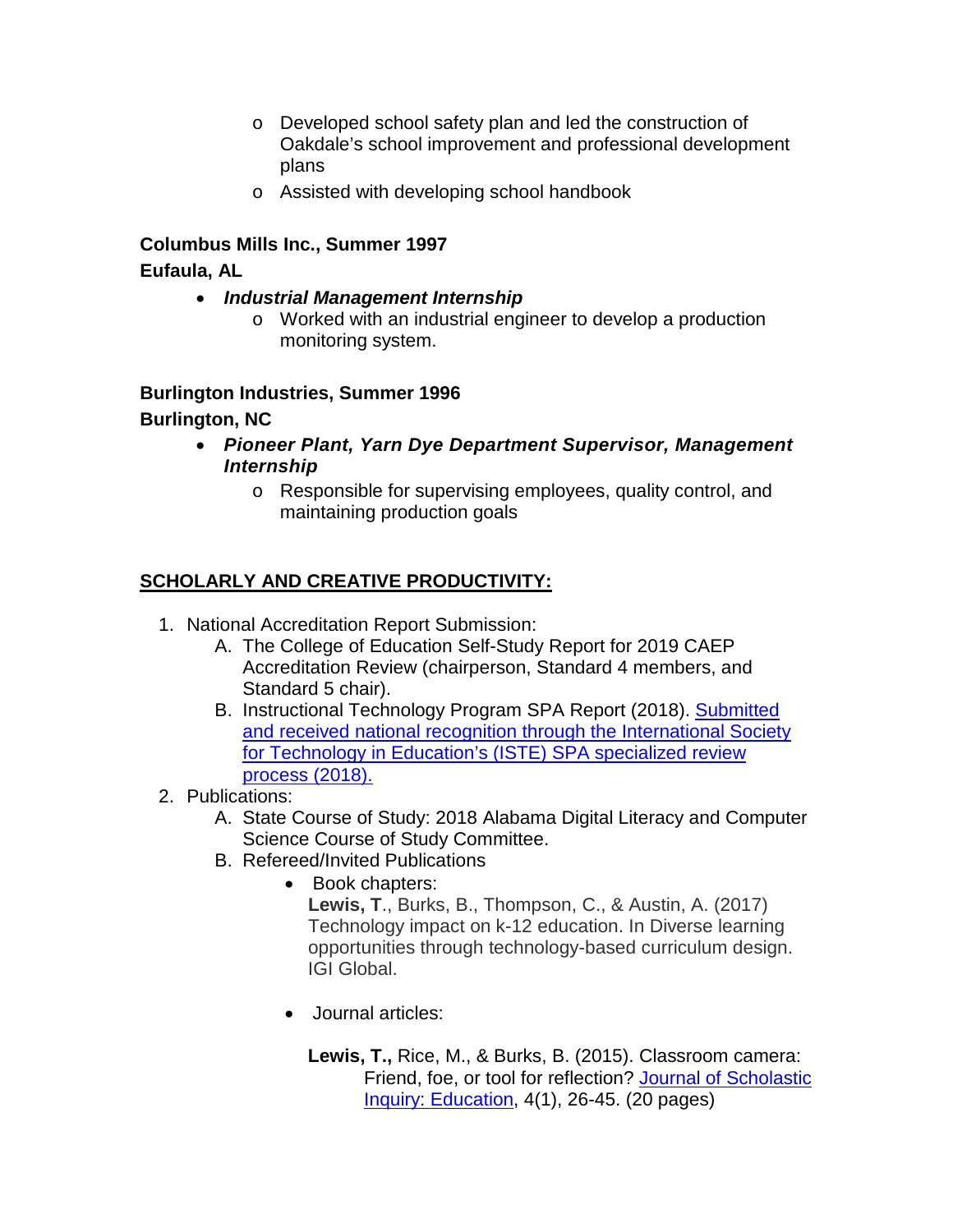- **Lewis, T**., Burks, B. & Rice, M. (2014). "Big Brother is Coming": Pre-service Teachers' Perceptions Toward Classroom Cameras. *Journal of the Research Association of Minority Professors* 16(1).
- **Lewis, T**., Rice, M.,& Price, G.(2013). Graduate teaching assistants' use of course management systems tool. *International Journal of University Teaching and Faculty Development*, 3(3), 223-234*.*
- **Lewis, T**., Rice, M., & Rice, R. (March, 2011). Superintendents' beliefs and behaviors regarding instructional leadership standards reform. *The International Journal of Educational Leadership Preparation*, 6(1).
- **Lewis, T.** (2008) Alabama superintendents' perceptions of the Alabama leadership standards and instructional delivery preferences. Ph.D. dissertation, The University of Alabama, United States – Alabama.
- Fossett, P. & **Lewis, T**., (2013). Professional Study, Standard 6: Technology: Preparing Instructional Leasers for 21st Century Data Collection, Analysis, and Communication (PLU). Alabama Education Association. Montgomery, AL.

**Publication Description:** Pursuant to the Alabama Administrative Code § 290-4-3-.01 (2) (a-d), the Alabama State Department of Education (SDE), Leadership Development, and the Alabama Council for Leadership Development (ACLD) are responsible for defining the criteria and approval process for the endorsement of all professional study activities and programs designed to meet requirements for renewal certification of instructional leaders. The criteria for approval address the Alabama Standards for Instructional Leaders and align with the Alabama Standards for Professional Development (Refer to Code of Alabama, 1975, §§ 16- 23-7, 16-23-8, and 16-23-12 through 13.1).

• Refereed proceedings:

Benson, A., **Lewis, T.**, Chappell, B. & Guo, Z. (2013). Introduction to eBook Publishing for Teaching, Learning and Profit. In R. McBride & M. Searson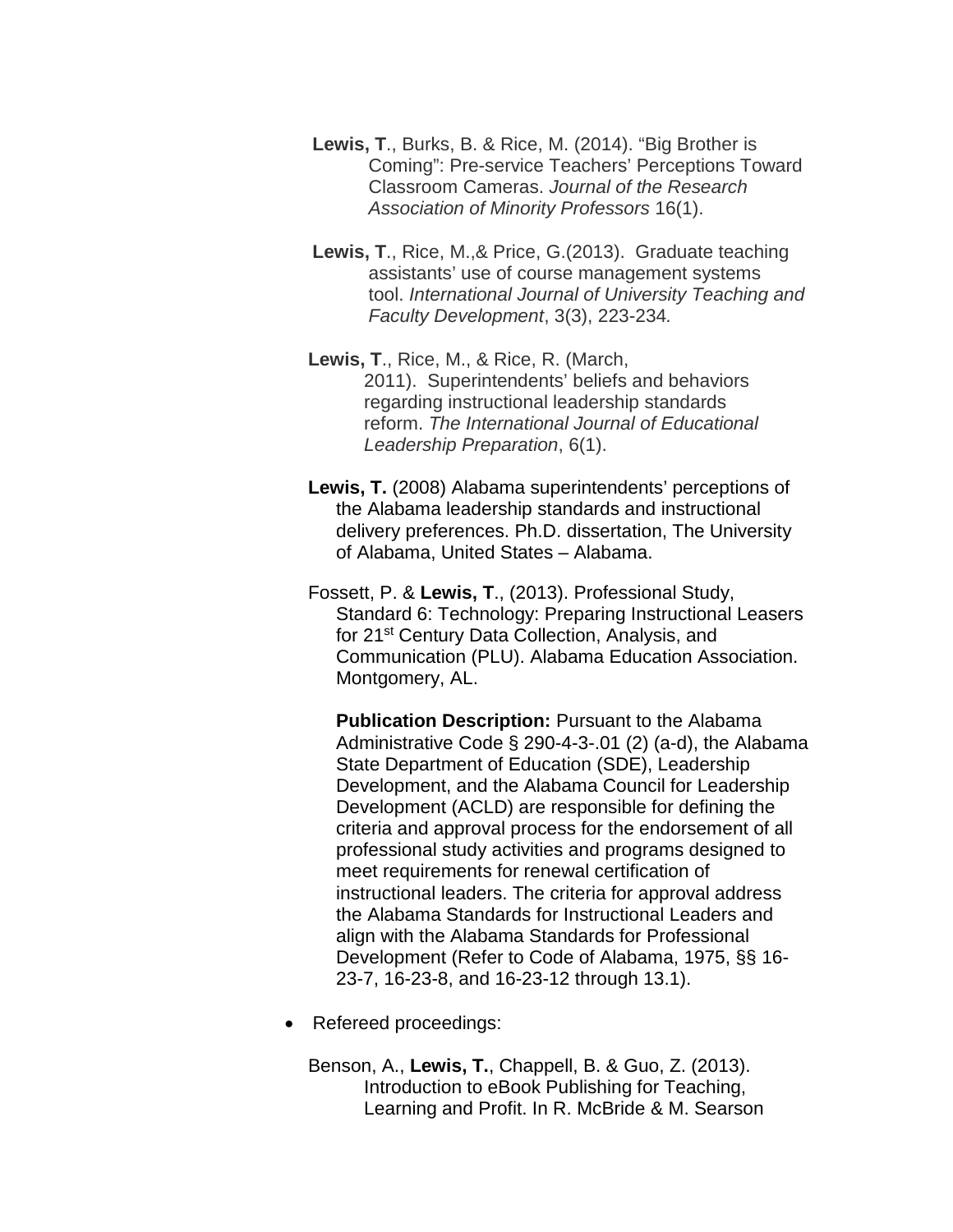(Eds.), Proceedings of Society for Information Technology & Teacher Education International Conference 2013 (pp. 3825-3830). Chesapeake, VA: Association for the Advancement of Computing in Education (AACE).

- Chitosan-coated fabric scraps for treatment of dye house wastewater**;** Published in American Association of Textile Chemists and Colorists, AATCC, International Conference, Philadelphia, PA, 22-25, September, 1998.
- C. Other Publications:

Burks, B.A. & **Lewis, T.D.** (2013, Fall). How tech savvy are you? Teachers of Color Magazine, 8(2), 36-37.

- 3. Artistic or Other Creative Contributions
	- **Lewis, T.**, (2013). Professional Study, Standard 6: Technology: Preparing Instructional Leasers for 21<sup>st</sup> Century Data Collection, Analysis, and Communication (DVD). Alabama Education Association. Montgomery, AL
	- **Lewis, T.** (2015). Online Professional Study, Standard 6: Technology: Preparing Instructional Leasers for 21<sup>st</sup> Century Data Collection, Analysis, and Communication. Online course developed in collaboration with the Alabama Education Association. Montgomery, AL to provide continuing educational for recertification for K-12 instructional leaders.
- 4. Participation in Professional Meetings:

#### **International/National Peer-Reviewed Presentations:**

- **Lewis, T.,** Shumack, K. & Burks, B. (2018). Fostering instructional improvement in teaching: VoiceThread as instructional coaching tool. In E. Langran & J. Borup (Eds.), *Proceedings of Society for Information Technology & Teacher Education International Conference*(pp. 1593-1595). Washington, D.C., United States: Association for the Advancement of Computing in Education (AACE). Retrieved June 11, 2018 from [https://www.learntechlib.org/primary/p/182969/.](https://www.learntechlib.org/primary/p/182969/)
- Lewis, T., Shumack, K., & Rice, M. (2016, June). VoiceThread: A tool for providing objective formative feedback: Poster showcase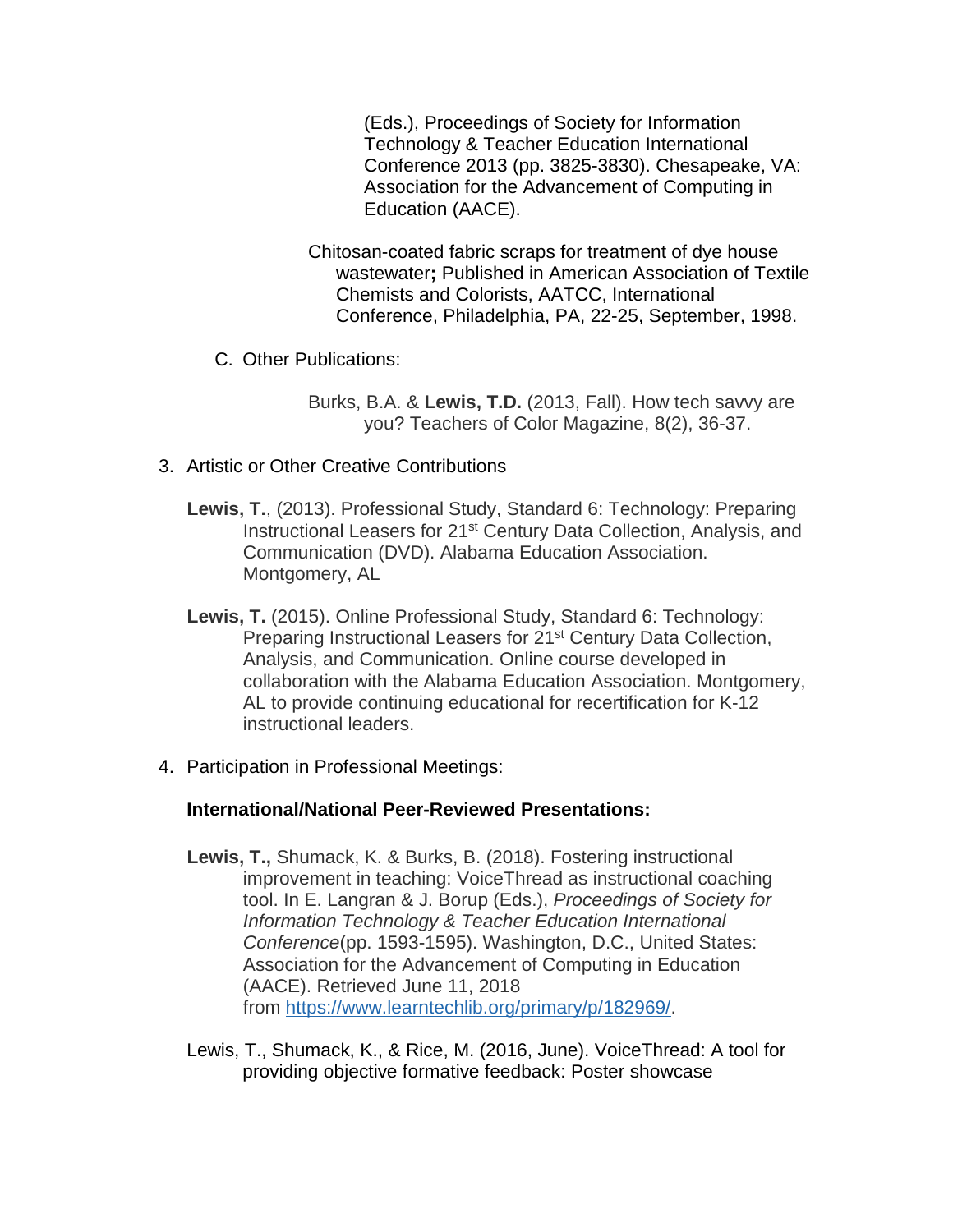presentation at the ISTE International Conference; Denver, CO, June 29, 2016.

- **Lewis, T**., Burks, B. & Shumack, K. (2015, October) Online course tools, course evaluations, and quality: Online instructors' perspectives and needs. Paper presentation at the World Conference on E-Learning, Kona, HI.
- **Lewis, T**., Shumack, K. & Burks, B. (2015, October) VoiceThread: a content delivery, communication/collaboration, and feedback tool for online environments. Poster showcae presentation at the World Conference on E-Learning, Kona, HI.
- M. Rice, M., **Lewis, T**., Rice, R., & Slayten, M. (2015, June) Engaging students in creativity and higher order thinking with PoToo[n.](http://college.livetext.com/folder/8590170/CkBWyQjR_ISTE_2014_Cyber_Kids_Presentation_Documentation.pdf) Poster presentation at ISTE's International Education Computing Conference, Philadelphia, PA.
- **Lewis, T.**, Burks, B. & Shumack, K. (2014, June) Online instructors' use of course tools and course evaluation perceptions. Poster presentation at ISTE's International Education Computing Conference, Atlanta, GA.
- Rice, M., **Lewis, T.**, Rice, R., & Slayten, M. (2014, June) Cyber kids: Internet safety in elementary and middle schools. Poster presentation at ISTE's International Education Computing Conference, Atlanta, GA.
- **Lewis, T.**, Burks, B., Shumack, K. A., & Simmons, K. D. (2014). VoiceThread: Instructional Improvement Through Objective Feedback. Society for Information Technology & Teacher Education, Jacksonville, FL.
- Benson, A., **Lewis, T.**, Chappel, B., & Guo, Z. (2013, March). Introduction to eBook publishing for teaching, learning, and profit. Presented at the Society of Information Technology and Teacher Education Conference, New Orleans, LA.
- Shumack, K. & **Lewis, T.** (2013, March). Virtual break room in online learning: Building community and handling e-mail overload. Presented at the Society of Information Technology and Teacher Education Conference, New Orleans, LA.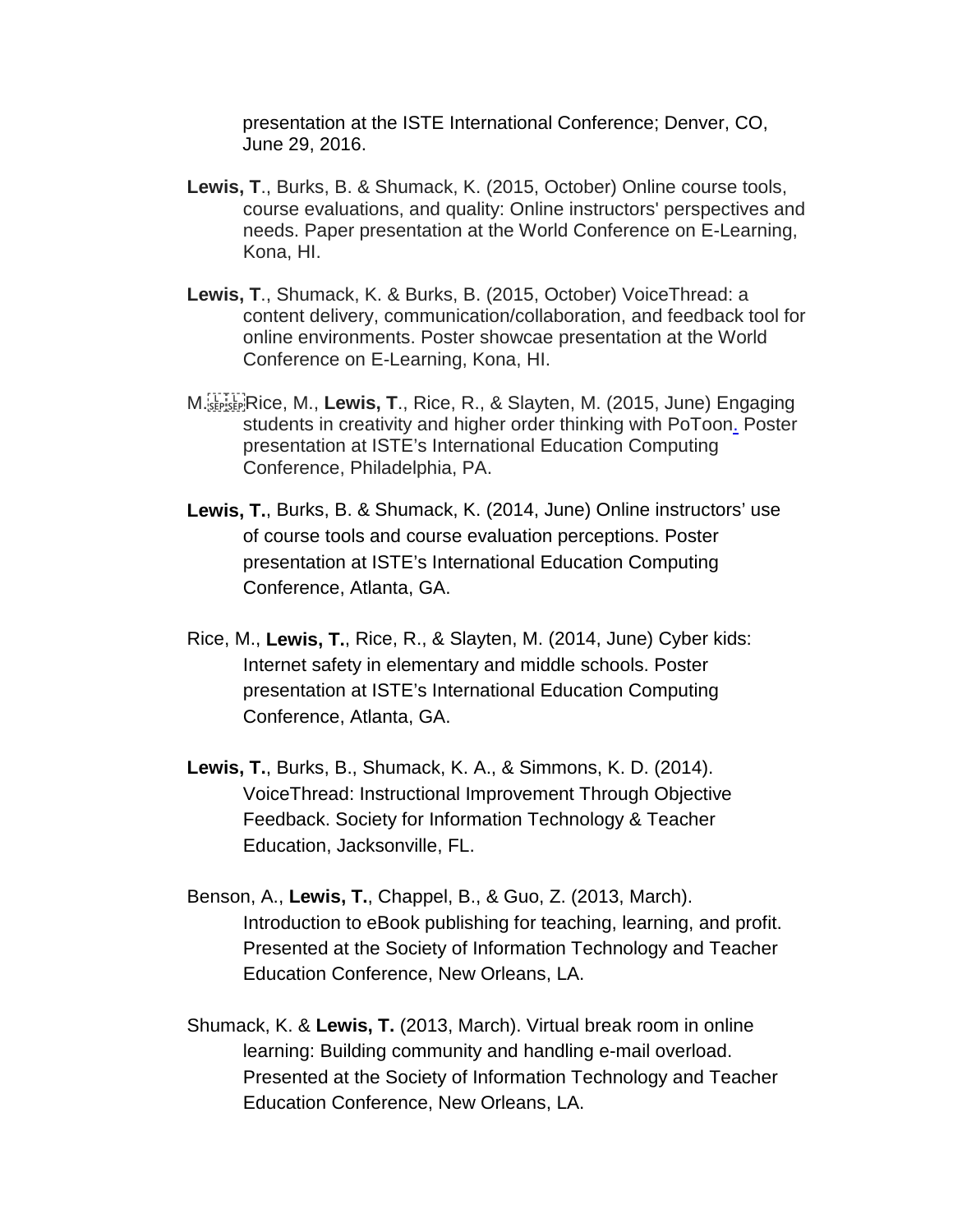- Shumack, K. A., **Lewis, T.**, & Simmons, K. D. (2013). QR Codes in K12 and Teacher Education. Society for Information Technology & Teacher Education, New Orleans, LA.
- Rice, M., **Lewis, T**., Rice, R., Slayten, M., & Wright, V. (2012, June) Create interactive games, movies, and animations using Alice and Scratch. Hands-on workshop at ISTE's International Education Computing Conference, San Diego, CA.
- **Lewis, T.**, Rice, M., & Rice, R. (2011, June). "Big Brother is coming": Pre-service teachers' perceptions towards classroom cameras. Research paper presentation submission for ISTE's International Education Computing Conference, Philadelphia, PA.
- Rice, M., **Lewis, T**., Slaten, M., & Rice, R. (2011, June). Learning 21st century program while gaining 21st Century skills. BYOL workshop at ISTE's International Education Computing Conference, Philadelphia, PA.
- **Lewis, T., Rice, M., & Rice, R. (2010, June). The missing link to 21<sup>st</sup>** century technology integration. Research paper presentation submission for ISTE's International Education Computing Conference, Denver, CO.
- Rice, M., **Lewis, T**., & Rice, R. (2010, June). Encouraging innovation, creativity and problem solving with computer programming. BYOL at ISTE's International Education Computing Conference, Denver, CO.
- **Lewis, T**., Rice, M., & Gibbs, J. E. (2009, June). Using games to inspire creativity in your digital natives. Presentation at National Education Computing Conference (NECC), Washington, DC.
- Rice, M., Gibbs, J. E., & **Lewis, T**. (2007, June). Opening the classroom walls: using virtual reality in the classroom. Presentation at National Education Computing Conference (NECC), Atlanta, GA.

#### **Regional/State Peer-Reviewed Presentations**

**Lewis, T.** & Burks, B. (2013, November). Online instructors' knowledge and use of course management tools. Presented at the Mid-South Educational Research Association Conference, Pensacola, FL.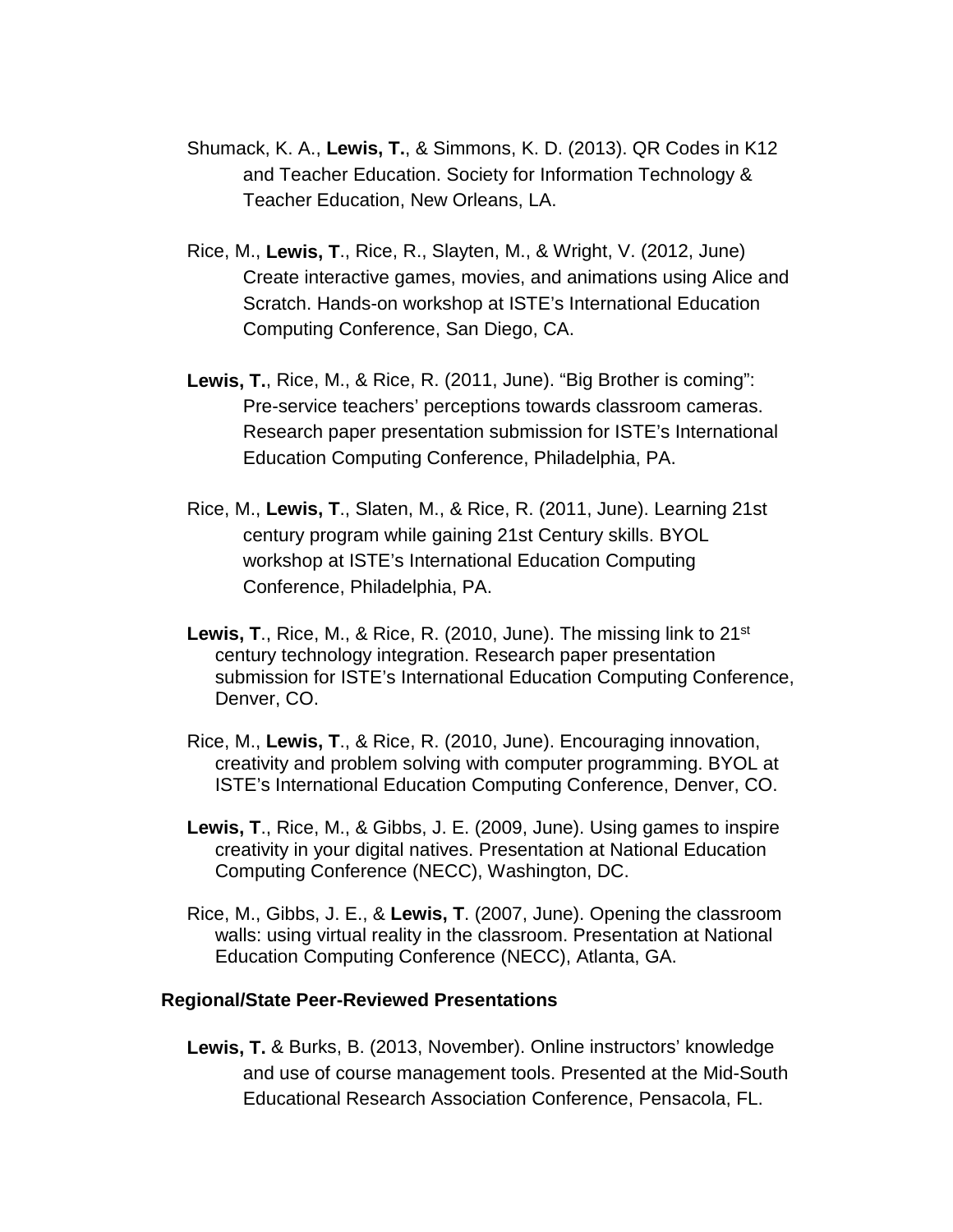- **Lewis, T.**, Rice, M., & Rice, R. (2011, November). "Big brother in the classroom". Poster Presented at the Mid-South Educational Research Association Conference, Oxford, MS.
- **Lewis, T.**, Price, G., Rice, M., & Rice, R. (2011, November). Graduate teaching assistants knowledge and use of course tools. Presented at the Mid-South Educational Research Association Conference, Oxford, MS.
- **Lewis, Timothy**, & Burks, B. (2013, April). "Big Brother" in the classroom: Pre-service teachers' towards classroom surveillance cameras. Presented at Auburn University Research Week.
- **Lewis, T.** & Rice, R. L., & Brumback, T. (2009, February). An exploration of Alabama superintendents' professional development delivery preferences. Presentation at the Stillman College Integration of Technology into Instruction: Best Practices Conference, Tuscaloosa, AL.

#### **State/Local Presentations**

- **Lewis T.** (March 2017). Instructional leader's pedagogy. Alabama Education Association Divisional Professional Development Conference, Birmingham, AL.
- **Lewis T.** & Morton, R. (August 2016). Alabama Employer Survey Presentation: Alabama Superintendents Association Board Retreat, Prattville, AL
- Shumack, K. **Lewis, T.** & Newlin, J. (August 2016). Online educational tools and strategies for differentiated instruction; mobile apps. Limstone County EdCamp; Florence, AL.
- **Lewis T.** (June 2016). Robert E. Lee IT Academy summer professional development training; Auburn University Montgomery, Montgomery, AL.
- **Lewis T.** (March 2016). Instructional leader's pedagogy. Alabama Education Association Divisional Conference, Birmingham, AL.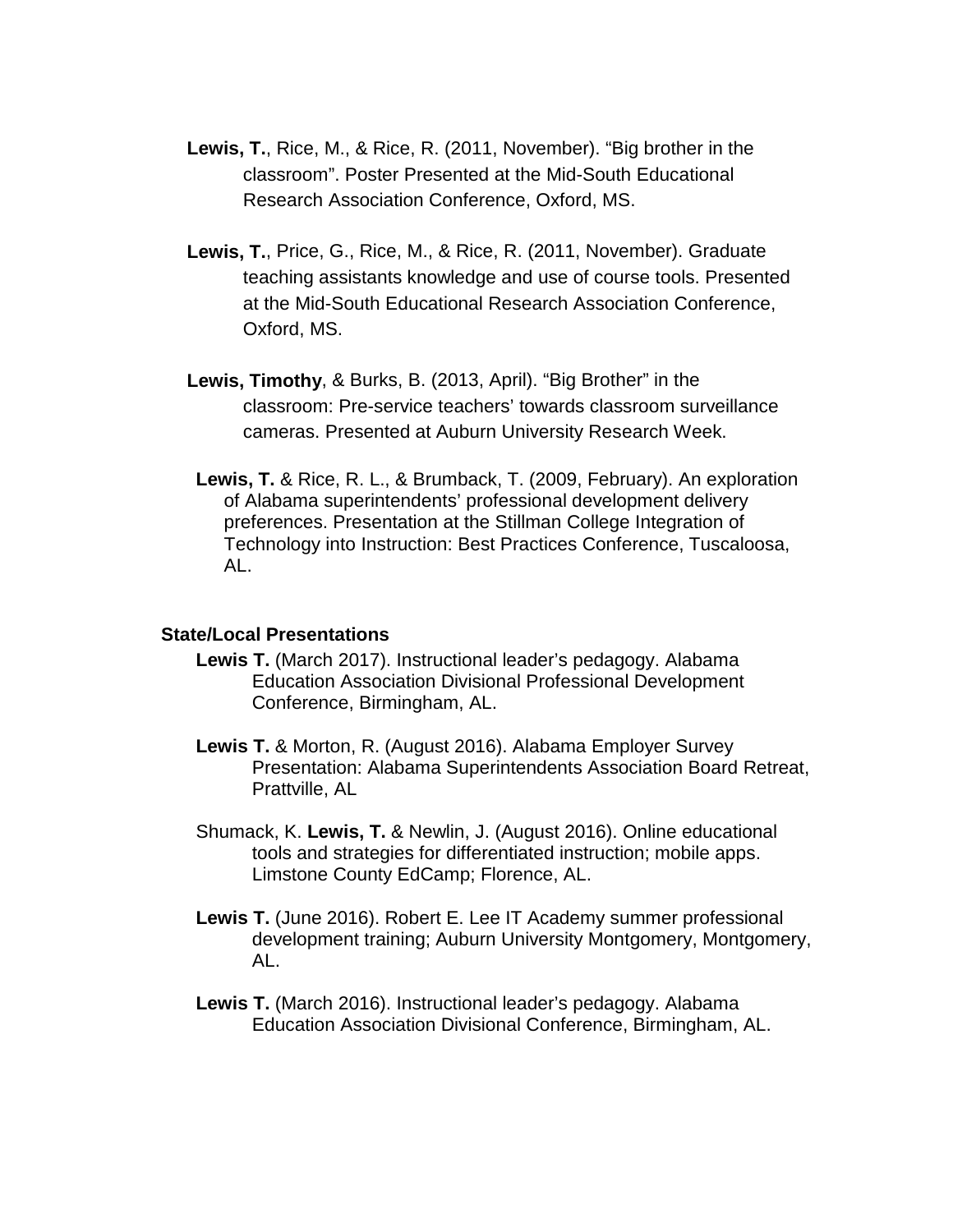- **Lewis T.** (February, 2016). Using technology to enhance & promote academic success. Alabama Education Association Regional Conference; Mobile, AL.
- **Lewis T.** (January, 2016). Using technology to enhance & promote academic success. Alabama Education Association Regional Conference; Huntsville, AL.
- **Lewis, T.** (September, 2015). Utilizing Technology to Enhance and Promote Academic Success (Module 1-2). Presented at the Alabama Education Association Regional Conference; Florence, AL.
- **Lewis, T.** (August, 2015). Utilizing Technology to Enhance and Promote Academic Success (Module 1-2). Presented at the Alabama Education Association Regional Conference, Dothan, AL.
- **Lewis, T.** (April, 2015). Utilizing Technology to Enhance and Promote Academic Success (Module 1-2). Presented at the Alabama Education Association Regional Conference, Mobile, AL.
- Lewis, T. (May, 2014). 21<sup>st</sup> century classrooms and technology training provided to Lee High School Information Technology Academy faculty (MPS). Presented at AUM, Montgomery, AL
- **Lewis, T.** (July, 2014). Project-based Learning Planning and Training for Park Crossing High. Presented at AUM, Montgomery, AL
- **Lewis, T.** (February, 2015). Utilizing Technology to Enhance and Promote Academic Success (Module 2B). Presented at the Alabama Education Association Regional Conference, Birmingham, AL.
- **Lewis, T.** (February, 2015). The instructional leader's "pedagogy." Presented at the Alabama Education Association Regional Conference, Birmingham, AL.
- **Lewis, T.** (February, 2015). Reflective teaching using video and technology in the classroom. Presented at the Alabama Education Association Student Programs State Conference, Birmingham, AL.
- **Lewis, T.** (July, 2014). Project-based Learning Planning and Training for Park Crossing High. Presented AUM, Montgomery, AL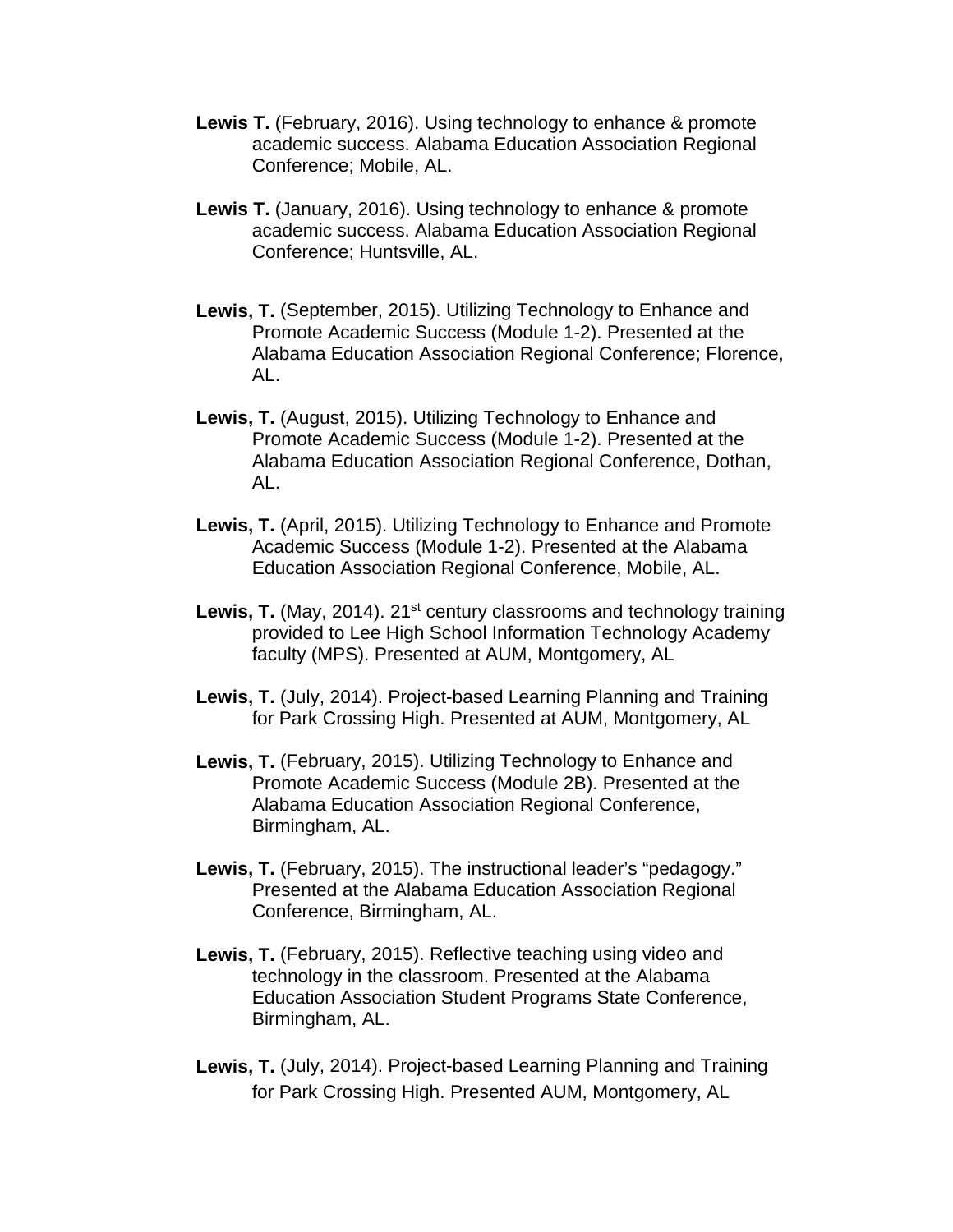- **Lewis, T.** (March, 2014). Utilizing Technology to Enhance and Promote Academic Success (Module 2B). Presented at the Alabama Education Association Regional Conference, Florence, AL.
- **Lewis, T.** (December, 2013). Preparing Instructional Leaders for 21st Century Data Collection, Analysis, and Communication (Module 1A). Presented at the Alabama Education Association Regional Conference, Birmingham, AL.
- **Lewis, T.** (November, 2013). Preparing Instructional Leaders for 21st Century Data Collection, Analysis, and Communication (Module 1A). Presented at the Alabama Education Association Regional Conference, Prattville, AL.
- **Lewis, Timothy** (August, 2013). Team-Building. Professional development presentation for the Alabama Department of Youth Service.
- Lewis, Timothy (October, 2013). Preparing Instructional Leasers for 21<sup>st</sup> Century Data Collection, Analysis, and Communication. Presented at the Alabama Education Association Regional Conference, Florence, AL.
- **Lewis, Timothy** (November, 2013). Preparing Instructional Leaders for 21<sup>st</sup> Century Data Collection, Analysis, and Communication. Presented at the Alabama Education Association Regional Conference, Birmingham, AL.
- **Lewis, Timothy** (November, 2013). Preparing Instructional Leaders for 21<sup>st</sup> Century Data Collection, Analysis, and Communication. Presented at the Alabama Education Association Regional Conference, Prattville, AL.
- **Lewis, Timothy** (December, 2013). Preparing Instructional Leasers for 21<sup>st</sup> Century Data Collection, Analysis, and Communication. Presented at the Alabama Education Association Regional Conference, Birmingham, AL.
- **Lewis, T.** (2011, February) Understanding my child's ARMT, SAT-10, and DIBELS results. Presentation for parents at Oakdale Primary School, Tuscaloosa City Schools.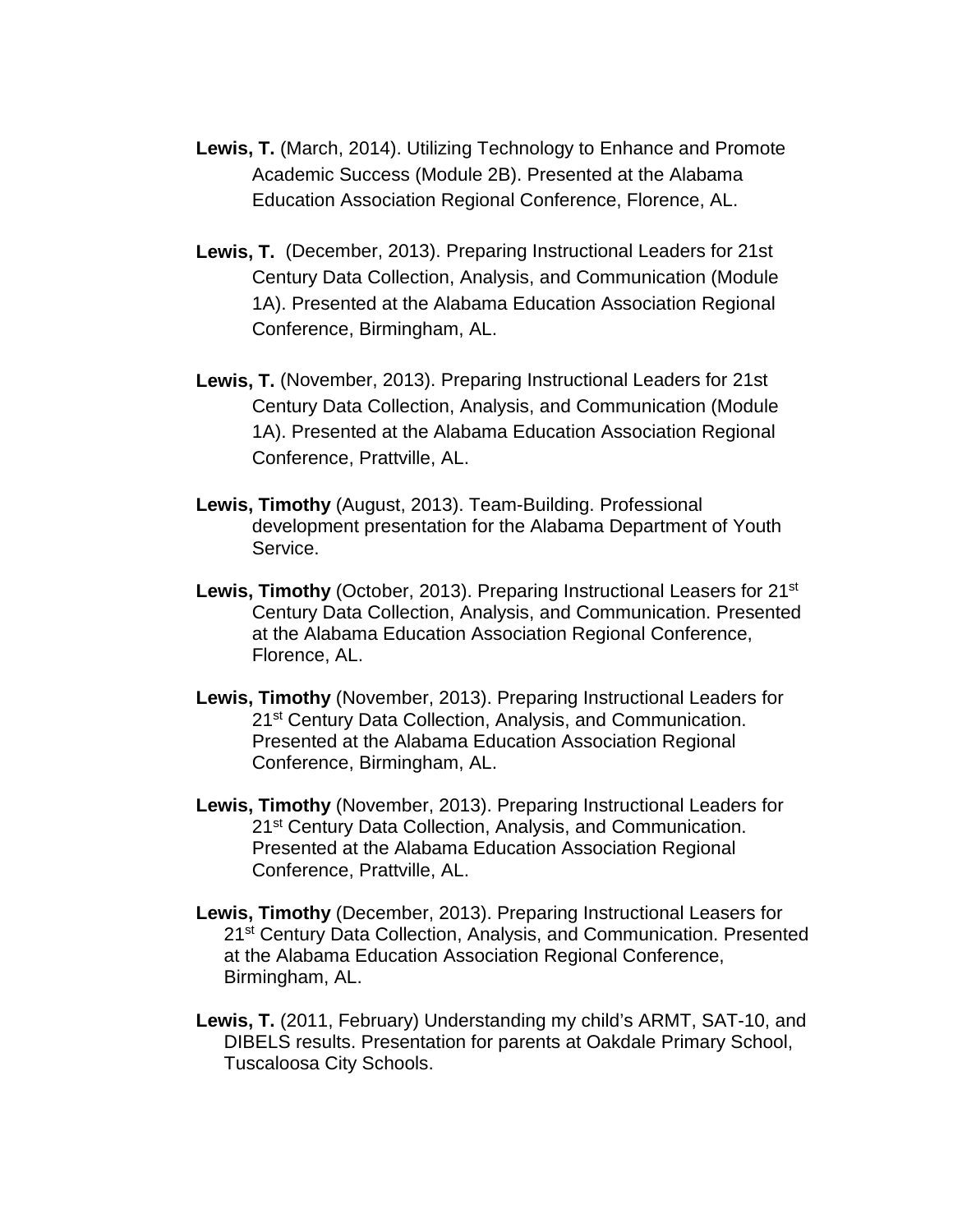- **Lewis, T.** (2010, December) Understanding AYP. Presentation for parents at Oakdale Primary School, Tuscaloosa City Schools.
- **Lewis, T.** (2011, November). Challenges and possibilities for collaboration and change. Class panel discussion for BEP 410 (Academic Mentoring), The University of Alabama, Tuscaloosa, AL.
- **Lewis, T.** (2010, September) Moderator for the Tuscaloosa City Schools Community Meeting. Westlawn Middle School, Tuscaloosa City Schools.
- **Lewis, T.** (2010, August) Building relationships: An information workshop. Presentation for parents at Central Primary School, Tuscaloosa City Schools.
- **Lewis, T**. & Rice, M. (2010, June) "Educational technologies: What is available and how will they work for us." Presentation for The University of Alabama Superintendents' Academy at the Alabama Educational Technology Conference, Birmingham, AL.
- **Lewis, T.** & Rice, M. (2010, June) "Making the iPad work for you." Presentation for The University of Alabama Superintendents' Academy at the Alabama Educational Technology Conference, Birmingham, AL.
- **Lewis, T.** (2010, February) Improving parent-teacher relationships: A Teacher Information Workshop. Presentation for faculty at Central Primary School, Tuscaloosa City Schools.
- **Lewis, T.** (2009, November). Information Session on The University of Alabama Superintendents' Academy. Presentation for the Alabama Staff Development Council's 19<sup>th</sup> Annual Meeting, Birmingham, AL.
- Rice, R. & **Lewis, T.** (2009, October). The nuts and bolts of school finance in Alabama. Class presentation for CSE 530, The University of Alabama, Tuscaloosa, AL.
- **Lewis, T.,** (2009, September) Utilizing technology to communicate with school stakeholders. Presentation for The University of Alabama Superintendents' Academy, Tuscaloosa, AL.
- Rice, R. & **Lewis, T.** (2009, February). Understanding student and school costs, school budgets, allocations, and funding sources. Presentation for The University of Alabama Parent Leadership Academy, The University of Alabama, Tuscaloosa, AL.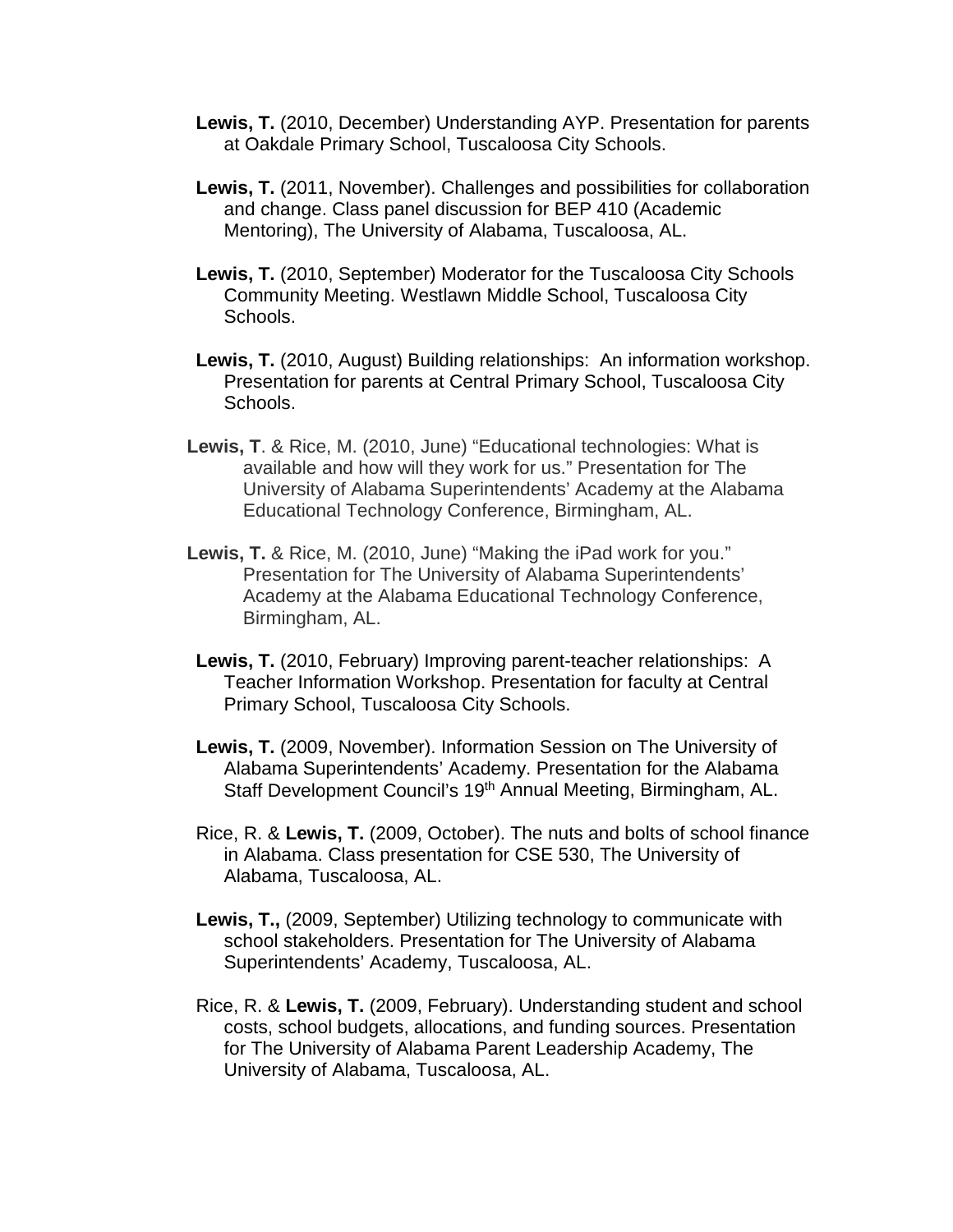- **Lewis, T.** (2009, November) Understanding my child's test scores: A DIBELS data workshop. Presentation for parents at Central Primary School, Tuscaloosa City Schools.
- **Lewis, T.** (2009, January) Working with parents: A Teacher Information Workshop. Presentation for faculty at Central Primary School, Tuscaloosa City Schools.
- **Lewis, T.** (2008, September) Understanding my child's test scores: A DIBELS data workshop. Presentation for parents at Central Primary School, Tuscaloosa City Schools.
- **Lewis, T.** (2008, August) Exploring roles of parents in increasing student achievement and parent/school trust. Presentation for parents at Central Primary School, Tuscaloosa City Schools.
- **Lewis, T.** (2008, May) Enhancing parental involvement through academic optimism. Presentation for faculty at Oakdale Primary School, Tuscaloosa City Schools.
- **Lewis, T.,** & Rice, M. (2007, June) Alabama technology standards for teachers and administrators; developing a vision of technology. Presentation for The University of Alabama Superintendents' Academy, Birmingham, AL.
- **Lewis, T.** (2007, July). How does an instructional leader audit the technological integration into curriculum and instruction? Class presentation for AEL 510, The University of Alabama, Tuscaloosa, AL.
- **Lewis, T.** (2007, April). Technology integration in grades K-12. Class presentation for AEL 510, The University of Alabama, Gadsden, AL.
- 5. Other Scholarly or Creative Activities
	- A. Service in role of discussant, critic, reviewer for professional meeting or publications:
		- Invited reviewer for the *Journal of Interactive Online Learning (JOIL)*
		- Invited reviewer for the *Journal of Scholastic Inquiry: Education (JOSI:E)*.
	- B. Service in the role of officer of professional organization, program committee member, session organizer for professional meeting
		- The University of Alabama's Superintendents' Academy Advisory Council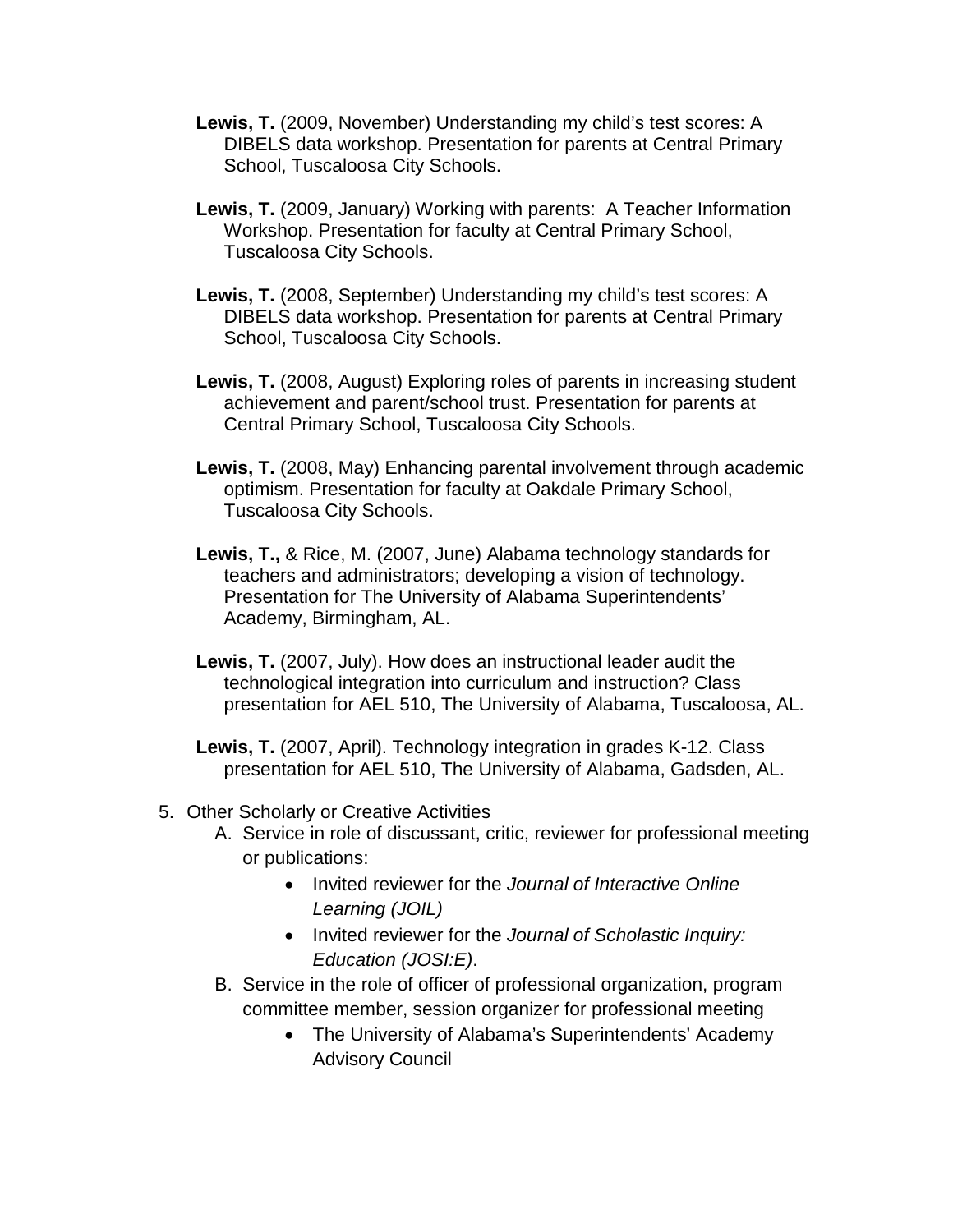- The Safe Online Surfing (FBI-SOS) Support Organizational Meeting (April, 29, 2013)
- C. Professional society membership
	- International Society of Technology in Education (ISTE)
	- The Society for Information Technology & Teacher Education (SITE)
	- Association for Advancement of Computing in Education (AACE)
	- Text and Academic Authors Association
	- Alabama Staff Development Council
	- The University of Alabama Superintendents' Academy
	- Alabama Education Association
	- National Education Association
	- Alabama Association of Professors of Educational Leadership
- 6. Awards, Lectureships, or Prizes
- AUM Leadership Academy (2014-2015)
- AUM College of Education's Robert A. Wiseman Emerging Professional Award (April, 2014)
- **The University of Alabama Graduate Teaching Fellow (2005-2007)**
- **Instructional Technology Student of the Year, College of Education, The** University of Alabama (2005-2006)
- Member of Alpha Sigma Chapter of Kappa Delta Epsilon National Honor Society (1999-2000)
- Member of Auburn University's Phi Psi Textile Honor Fraternity (1995- 1998)
- Alabama Textile Engineering Foundation Scholarship (1994-1998)
- Recipient of the Auburn University's TRW Minority Engineering Scholarship (1996-1998)
- Auburn University Minority Engineering Scholar (1996-1998)
- **Indresco Corporation Scholarship (1994-1998)**
- Congressman Terry Everett Scholarship (1994)
- 7. Grants and Contracts
	- Instructional Technology Curriculum Funding Quality Matters (\$2400) from the dean's office)
	- (2004) Worked with faculty members at Oakdale Primary School to complete and submit a 21<sup>st</sup> Century fine arts after school program proposal. The proposal was not immediately funded but was funded the following year after suggestions were incorporated.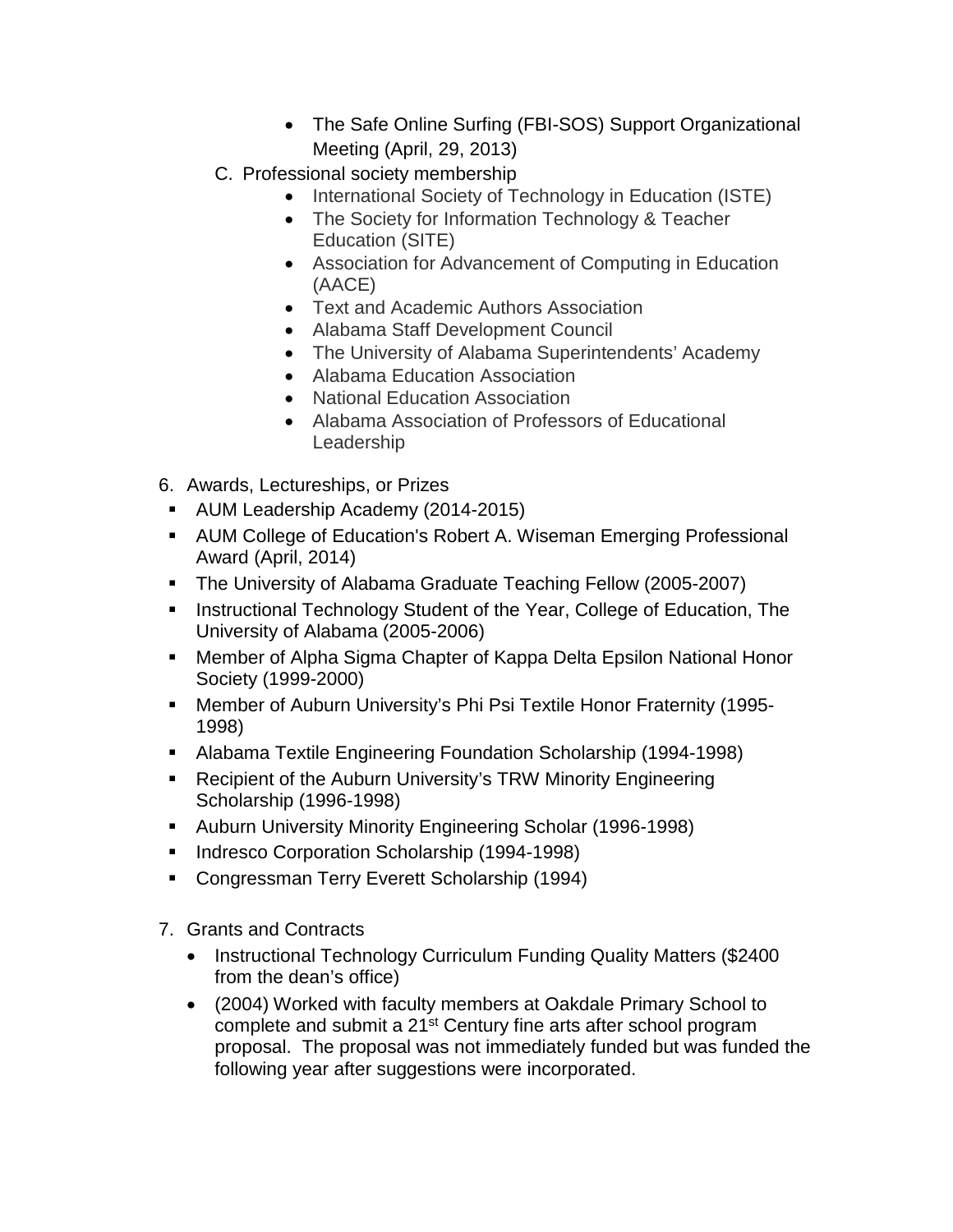- (2003) Gathered data, created charts and graphs, and completed the grant proposal application for a Comprehensive School Reform Grant at Oakdale Primary. The three-year \$100,000 grant was awarded to my school and supervised by the federal programs director and building administrator
- (2003) Assisted federal programs director in writing a renewal grant application for the Tuscaloosa City Schools Even Start Program. The renewal was awarded along with additional funds for developing an ESL Family Literacy Program at Northington Elementary. The grant award was for \$150,264 per fiscal year and was supervised by the federal programs director
- 8. Thesis/Dissertation Service
	- Slaten, Maegan (Ph.D. Candidate) Using technology as an intervention tool for struggling kindergarteners. (DefendwsFall 2015, The University of Alabama).
	- Murphy, Melody, S. (Ph.D. Candidate). K-12 pre-service teachers' perception on cyberbullying. (Defended Fall 2014, The University of Alabama).
	- Odom-Bartel, Rebecca (Ph.D. Candidate) Distance education faculty reflections: a look at civic responsibility and community engagement. (Defended Spring, 2014 The University of Alabama).
	- Hester, W. P. (2012). Cyberbullying intervention: A case study analysis of stakeholder perceptions regarding the authority of school administrators in addressing cyberbullying issues. (Order No. 3539998, The University of Alabama). ProQuest Dissertations and Theses, 156. Retrieved from http://search.proquest.com/docview/1095702598?accountid=6370 . (1095702598).
	- LeBrun, K. M. (2012). Logging off: Attrition in online community college courses. (Order No. 3511039, The University of Alabama). ProQuest Dissertations and Theses, 125. Retrieved from http://search.proquest.com/docview/1022490598?accountid=6370 . (1022490598).
	- Brackins, L. L. (2012). Examining principals espoused beliefs and actions. (Order No. 3532343, Auburn University). ProQuest Dissertations and Theses, 148. Retrieved from http://search.proquest.com/docview/1221558655?accountid=6370 . (1221558655).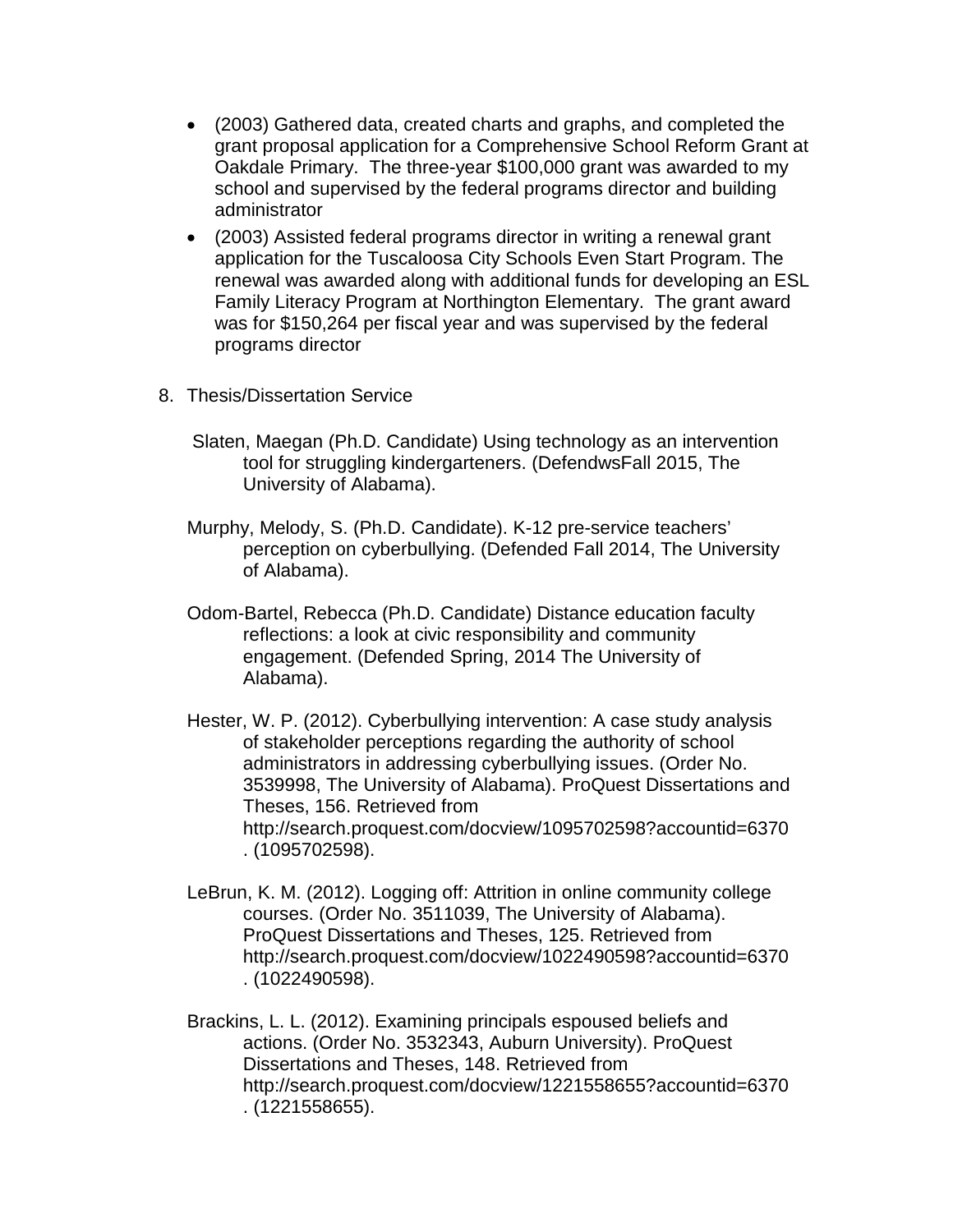- Slater, Robert (Ph.D.) Examining espoused beliefs and actions of assistant principals in Alabama (Defended Summer 2012, Auburn University).
- Howell, Marcus (Ph.D.) Teachers as technology leaders: a case study of a one-to-one laptop initiative. (Defended Summer 2012, Auburn University)
- Harbison, A. N. (2011). Factors influencing students' satisfaction and experiences in high school online courses: A multiple case study. (Order No. 3490877, The University of Alabama). ProQuest Dissertations and Theses, , 121. Retrieved from http://search.proquest.com/docview/917948981?accountid=6370. (917948981).
- Robert Mayben (Ph.D.) Geocaching in Geography: An analysis of GPS Receivers as Tools for Technology Integration into the Middle School Classroom (Defended, Fall 2010).
- David Horgan, (Ph.D.) Effective use of the Speecheasy Device: a Multiple Unit Case Study (Defended, Spring 2010).
- Teresa Thomas (Ph.D.) Online v/s Face-to-Face: Educator Opinions on Professional Development Delivery Methods (Defended, Fall 2009).

#### **Current Dissertations in Progress:**

Keith George, The University of Alabama

- 9. Major Areas of Creative or Research Interest:
	- A. Impact of classroom cameras on student engagement and achievement in secondary schools
	- B. Relationship between school leaders' awareness and personal utilization of technology and their adoption of technology policies and the integration of new technologies
	- C. Examination of departments heads' preparation/training for assessing online course design and quality

#### 10.Other Professional Accomplishments

- A. Course/Program design and development
	- Designed Educational Specialist Program in Instructional Technology that was approved by ACHE on September 12, 2014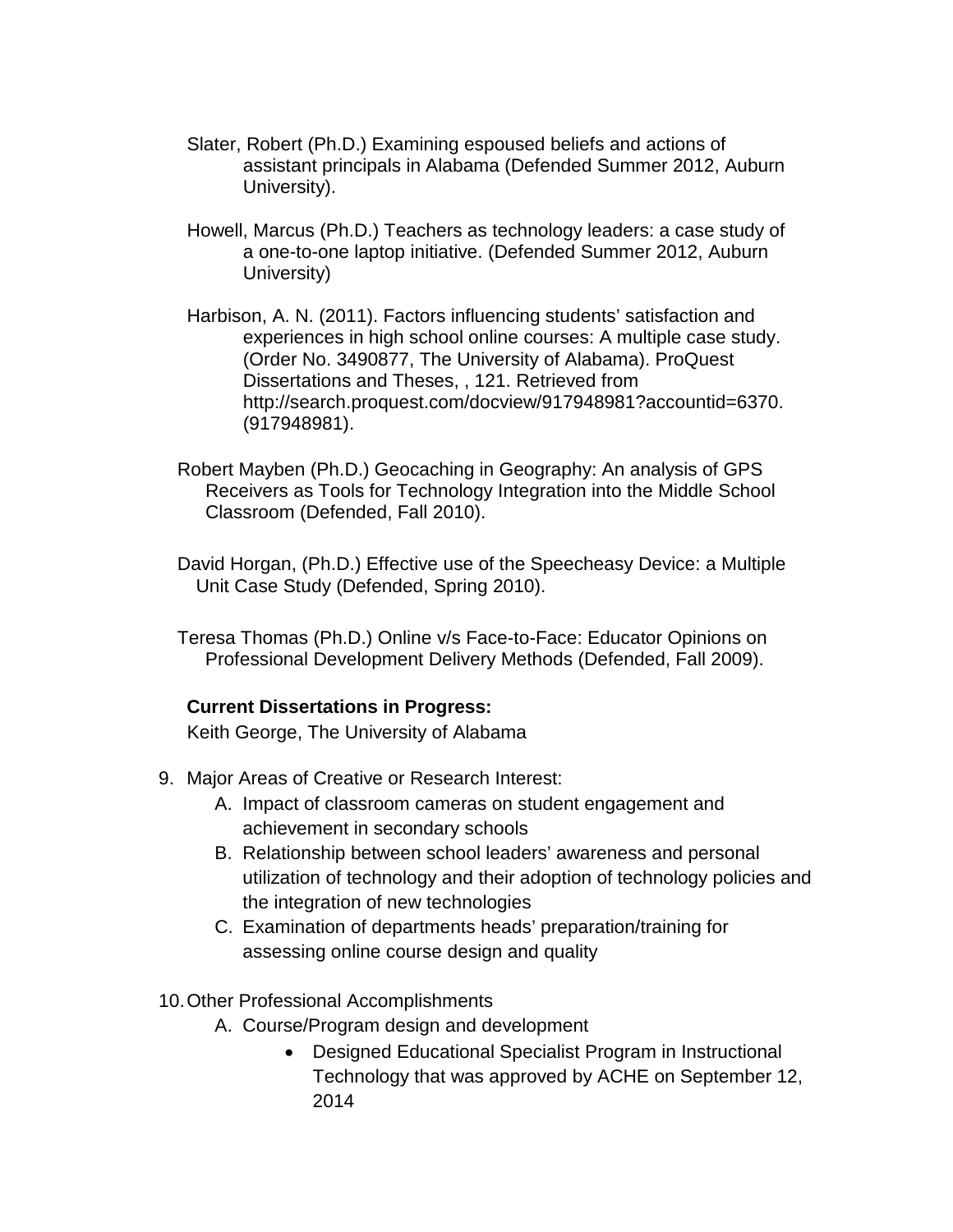- Course Syllabi Developed and Approved by Graduate Council:
	- INST 7000. Action Research in Instructional **Technology**
	- INST 7100. Technology and Adult Learning Theory
	- INST 7200. Designing and Leading 21st Century Learning Environments
	- INST 7300. Digital and Interactive Media Design for **Education**
	- INST 7400. Principles of Teaching at a Distance
	- INST 7500. Trends, Issues, and Ethics in Technology
- Online Course Development:
	- INST 7000. Action Research in Instructional **Technology**
	- INST 7300. Digital and Interactive Media Design for **Education**
	- INST 6253: Coordinating Technology Use (Course redesign, AUM)
	- CAT 100: Computer Applications & Technology (The University of Alabama)
	- CAT 200: Computer Education Application (The University of Alabama)
	- CAT 250: Computer Education: Curriculum Development (The University of Alabama)
- B. Academic service
	- On-campus
		- AUM Southern Association for Schools and Colleges, Commission on Colleges (SACSCOC) Distance Learning Team (upcoming 2015)
	- AUM Retention Data Committee (2014 present)
	- AUM Retention Data Team Focus Group (2014 present)
	- **AUM Student Retention Focus Group Committee** Member, 2012 – present)
	- **AUM Faculty Advisor for AUM's NAACP Student** Chapter (2013 – present)
	- AUM Grievance Committee Member (2013 present)
	- **AUM Director of Systems Support and Applications** Integration Search Committee Member (Summer 2015)
	- **AUM College of Education Faculty Search Committee** Chair (Clinical Instructor for Secondary Education),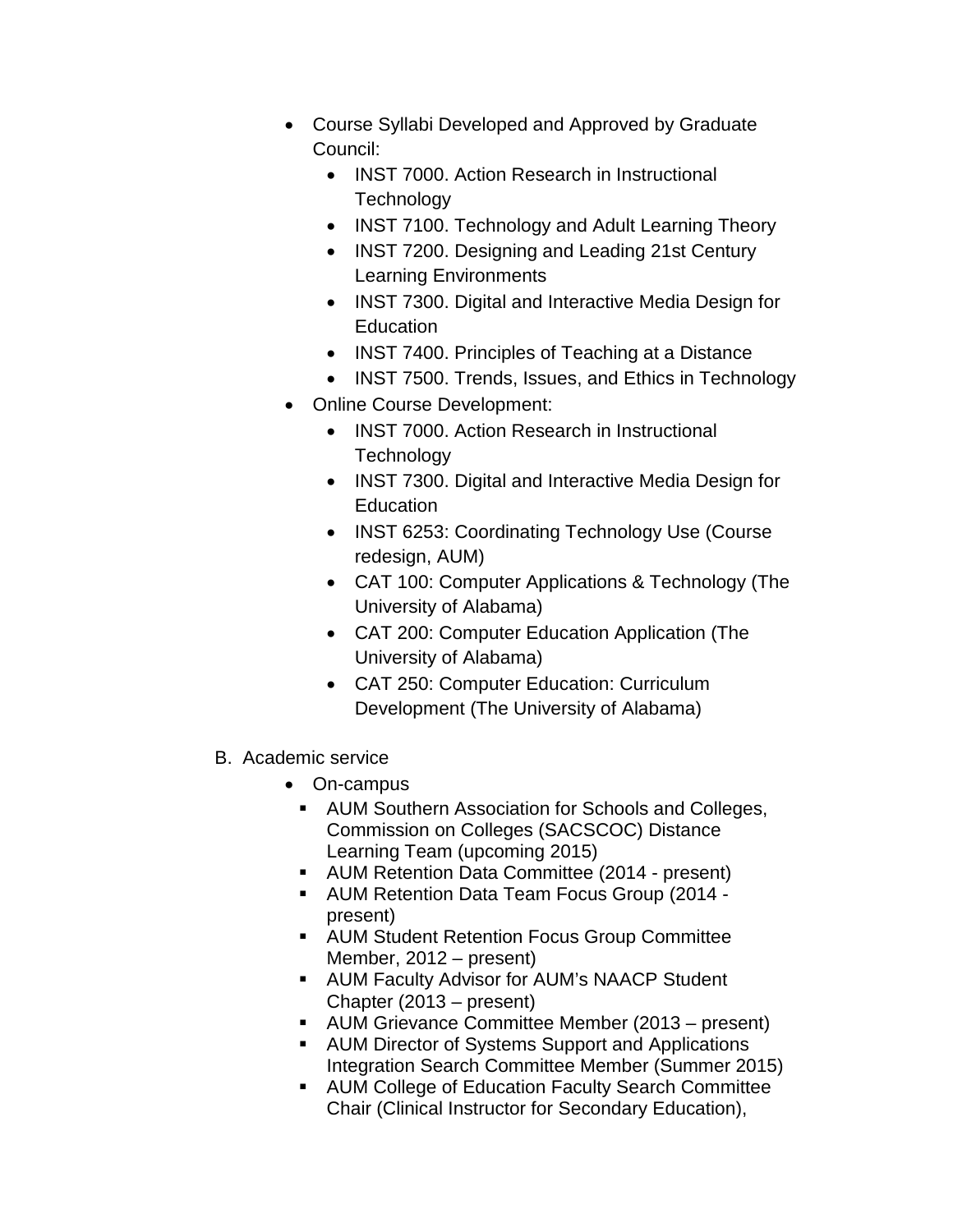FTSE, Spring 2015)

- UNIV 1000 Oversight Committee Member (2013 present)
- AUM College of Education Faculty Executive Council Committee Member (2012 – present)
- **AUM College of Education Student Advisory &** Grievance Chair (2013 - present)
- **AUM College of Education CAEP Accreditation** Standard IV team leader (2015 -)
- AUM College of Education Livetext Coordinator (2015 -)
- AUM College of Education Assessment Coordinator  $(2015 - )$
- AUM College of Education EdTPA Technology Team (Current)
- AUM College of Education Faculty Mentor for Dr. Luke Smith and Dr. Goldy Brown (2013 - present)
- AUM 2015 Student Orientation CIT departmental representative, (May 2015)
- AUM College of Education Representative at the Montgomery Regional Workforce Training Center Collaboration, (March 2015)
- **AUM College of Education Research Recharge Team** (2014-Current)
- AUM's College Prep Program Presenter (COE, 2014)
- AUM College of Education Faculty Search Committee Chair (Instructional Technology), FTSE, Fall 2014
- **AUM College of Education Faculty Search Committee** Chair (Secondary Education), FTSE, Fall 2014
- AUM College of Education Greeter at Spring 2014 **Orientation**
- AUM Strategic Planning Committee Member (2013)
- AUM Faculty Advisory Advancement Committee Member (2013)
- AUM College of Education Faculty Search Committee Chair (Secondary Education), FTSE, Fall 2013
- AUM New Academic Building Committee (2012)
- AUM's MLK Reflections Breakfast
	- o Speaker at AUM's MLK Reflections Breakfast (Please view the CBS 8 Video Below)
	- o Reflective video for the Dr. Martin Luther King, Jr. Reflection Breakfast 2013 (Recorded
- **AUM's Faculty Development Institute on Learning** Presentations
	- o Lunch & Learn Presentation (Using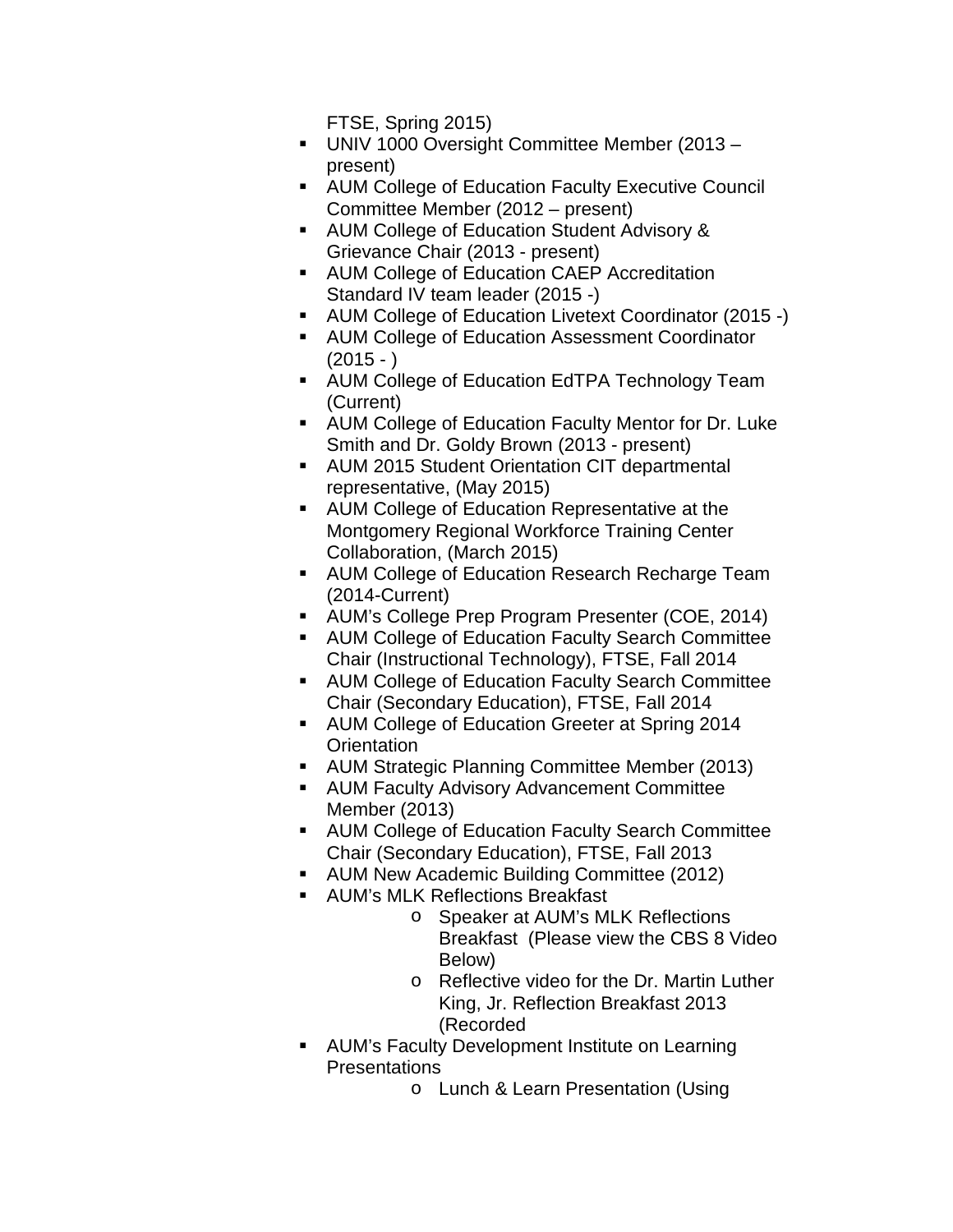Facebook for Informal Class Communication)

- o Acrobat X to provide objective feedback to students
- o Lunch & Learn Presentation (The Flipped Classroom)
- **AUM Director of Career Development Search** Committee Member (2012)
- **AUM College of Education Faculty Search Committee** Chair (Instructional Leadership), FTSE, Fall 2012
- **Planning Committee Member for 2012 State** Technology Fair
- AUM Warhawk AUM's A Day in the Life of a Warhawk Program (2012)
- **AUM College of Education NCATE Review Teams** (2013) (Advanced program instructors, faculty executive council/faculty senators, and online instructors)
- **AUM College of Education NCATE Standard IV** Committee Member (2012 -2013)
- **AUM College of Education Scholarship Committee** Member (2012–2013)
- **AUM College of Education Comprehensive Exam** Proctor (2011)
- AUM College of Education Luau Finance Committee (2012)
- AUM College of Education Dean's Advisory Committee (2012 - 2013)
- AUM College of Education, College of Business, and the Alabama Association of School Business Officials joint alternative master's program development committee. (2012)
- **AUM College of Education Search Committee Member** for Early Childhood Center Director (2013)
- **AUM College of Education and Auburn University** College of Education Continuing Ed. Collaboration Committee Member (2013)
- Off-campus (include speaking engagements)
	- MLK Service Day: Montgomery AIDS Outreach Volunteer
- C. Other service
	- Served on the committee that developed Alabama's new Digital Literacy & Computer Science course of study
	- Lee High School Information Technology Career Academy Advisory Council Member (Montgomery, AL, 2013 - present)
	- Park Crossing High Training: Project-based Learning (2014)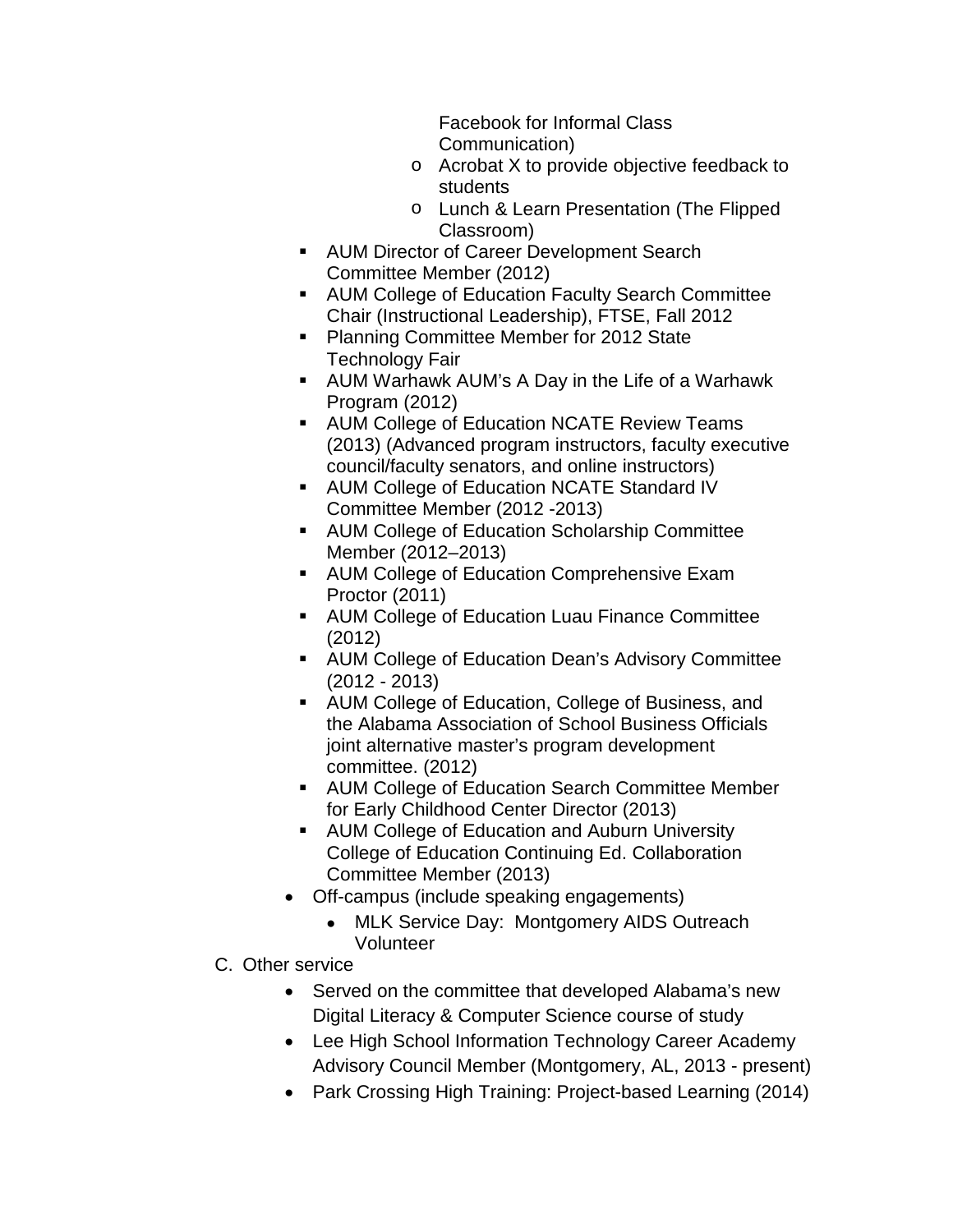- Technology & leadership advisor for Park Crossing High (Montgomery, AL, 2013 - 2015)
- FTSE Recruitment Team (2014 present)
- Instructional Technology Marketing Team (Current)
- Represented FTSE Department at the New Student Convocation (2014)
- FTSE Recruitment at Park Crossing High (2014)
- Redesigned the IT program standards' matrix (2014)
- AUM College of Education Faculty Presentations: a) Demonstrated, along with Dr. Shumack, techniques
	- for incorporating Facebook into courses Fall Retreat August 24, 2012
		- b) Utilizing Qualtrics to Develop Online Surveys: Spring 2013 COE Faculty Meeting
- AU/AUM Research Week Judge (2013)
- FTSE Recruitment at the Alabama Technology Conference, Birmingham, AL (2012 - 2015)
- FTSE Recruitment at the MEGA Conference , Mobile, AL, 2015)
- FTSE Intern Retreat Presenter: Topic Professionalism (2013, 2014, & 2015)
- FTSE comprehensive examination redesign committee (2013)
- FTSE Comprehensive Exam Student Preparation & Feedback Team (2013 - present)
- Created NCATE Outcome 10 Summary (2013)
- Collaborated in the development of new rubrics for the Instructional Technology LiveText assessment that incorporated the ISTE standards (FTSE, 2013)
- INST 4703/6213 redesign planning team (FTSE, 2013)
- Alabama Education Association Presenter
- Montgomery County Schools Teaching Academy & AUM Collaboration Committee (2013)
- Montgomery County Schools & AUM Project-Based Learning Collaboration (2013)
- Alabama Department of Youth Services Presenter (Team Building, Fall 2013)
- Guest speaker at the Prattville High's Freshman Academy (2013)